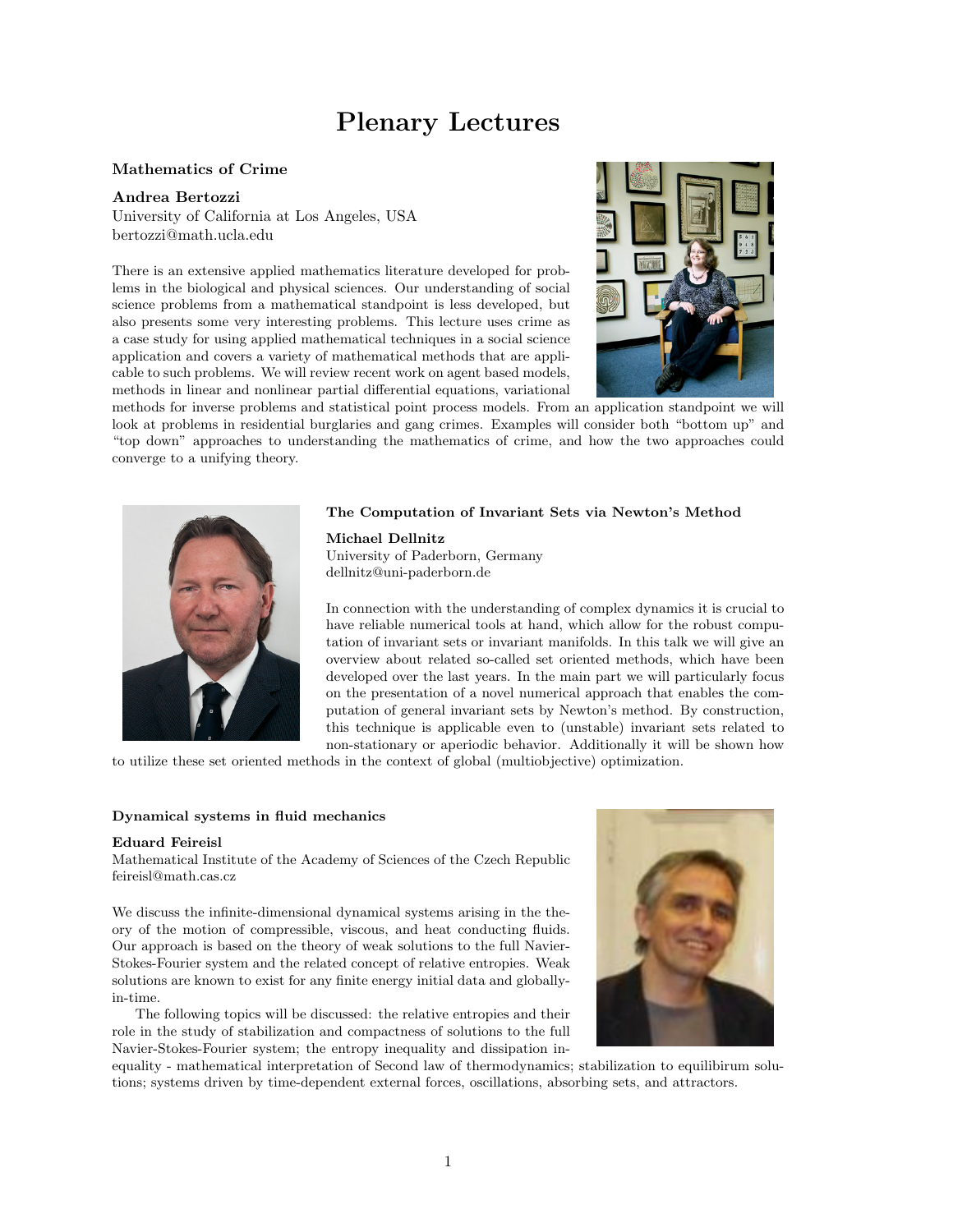### Conservation laws in mathematical biology



Avner Friedman The Ohio State University, USA afriedman@mbi.osu.edu

Many mathematical models in biology can be described by a system of hyperbolic conservation laws with nonlinear and nonlocal coefficients. In order to determine these coefficients one needs to solve auxiliary systems of equations, for example elliptic or parabolic PDEs, which are coupled to the hyperbolic equations. In this talk we give several examples: The growth of tumors, the shrinking of dermal wounds, T cell differentiation, the growth of drug resistant bacteria in hospitals, and the transport of molecules along microtubules in axon. In these examples, the auxiliary systems range from elliptic-parabolic free boundary problems to nonlocal

ODEs. Motivated by biological questions, we shall describe mathematical results regarding properties of the solutions of the conservation laws. For example, we shall determine the stability of spherical tumors and the growth of fingers; we shall discuss conditions for shrinking of the wound; suggest how to reduce the growth of drug resistant bacteria, and derive biologically motivated asymptotic behavior of solutions.

#### Dispersal in Heterogeneous Landscapes

Yuan Lou The Ohio State University, USA lou@math.ohio-state.edu



the evolution of biased dispersal via Lotka-Volterra two species competition models.

From habitat degradation and climate change to spatial spread of invasive species, dispersal plays a central role in determining how organisms cope with a changing environment. How should organisms disperse "optimally" in heterogeneous environments? The dispersal of many organisms depends upon local biotic and abiotic factors and as such is often biased. In contrast with unbiased dispersal which is better understood from theoretical perspectives, we have fairly limited knowledge of the consequences of biased dispersal, especially in the context of the spatial dynamics of interacting species. In this talk I will discuss some recent development on



Lessons in Uncertainty Quantification for Turbulent Dynamical Systems

Andrew Majda New York University, USA jonjon@cims.nyu.edu

The modus operandi of modern applied mathematics in developing very recent mathematical strategies for uncertainty quantification in partially observed high-dimensional turbulent dynamical systems is emphasized here. The approach involves the synergy of rigorous mathematical guidelines with a suite of physically relevant and progressively more complex test models which are mathematically tractable while possessing such important features as the two-way coupling between the resolved dynamics and the turbulent fuxes, intermittency and positive Lyapunov exponents, eddy

diffusivity parameterization and turbulent spectra. A large number of new theoretical and computational phenomena which arise in the emerging statistical-stochastic framework for quantifying and mitigating model error in imperfect predictions, such as the existence of information barriers to model improvement, are developed and reviewed here with the intention to introduce mathematicians, applied mathematicians, and scientists to these remarkable emerging topics with increasing practical importance.